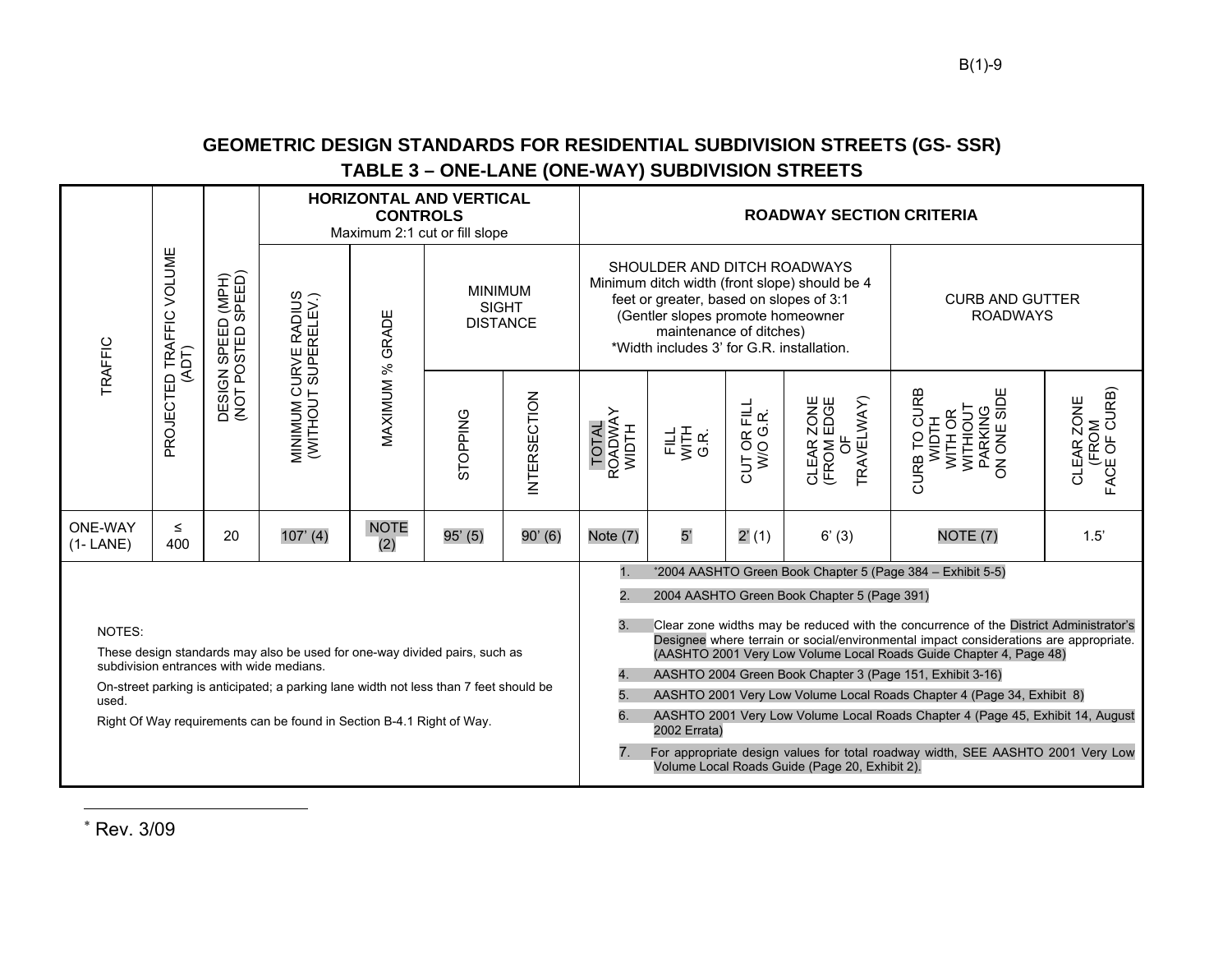

## **FIGURE 1.1 - 24' OUTSIDE WIDTH PARKING ONE SIDE**<sup>∗</sup>

<sup>∗</sup> Added 3/09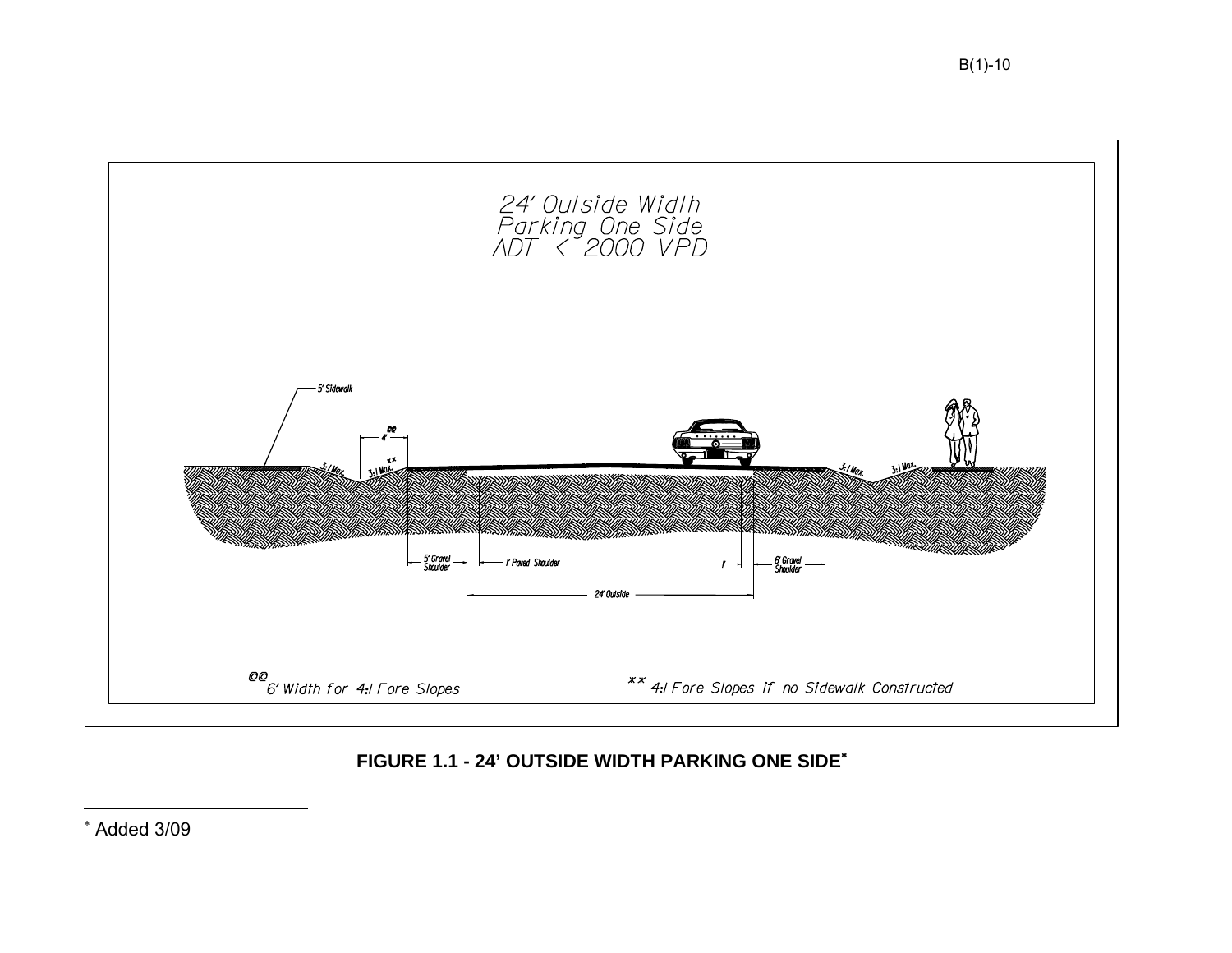

## FIGURE 1.2 - 29' OUTSIDE WIDTH PARKING ON BOTH SIDES\*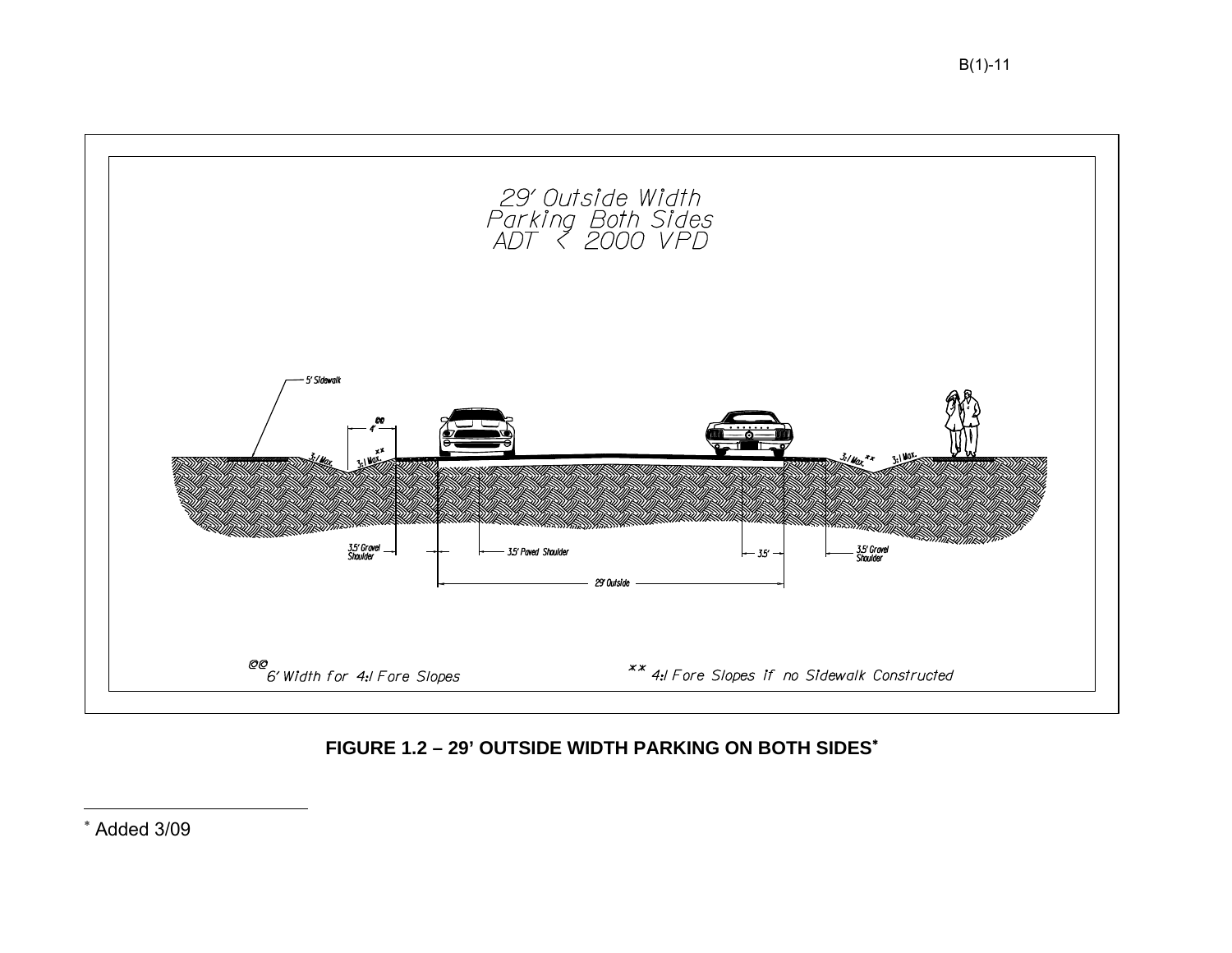

## **FIGURE 1.3 OUTSIDE WIDTH PARKING ON BOTH SIDES**<sup>∗</sup>

<sup>∗</sup> Added 3/09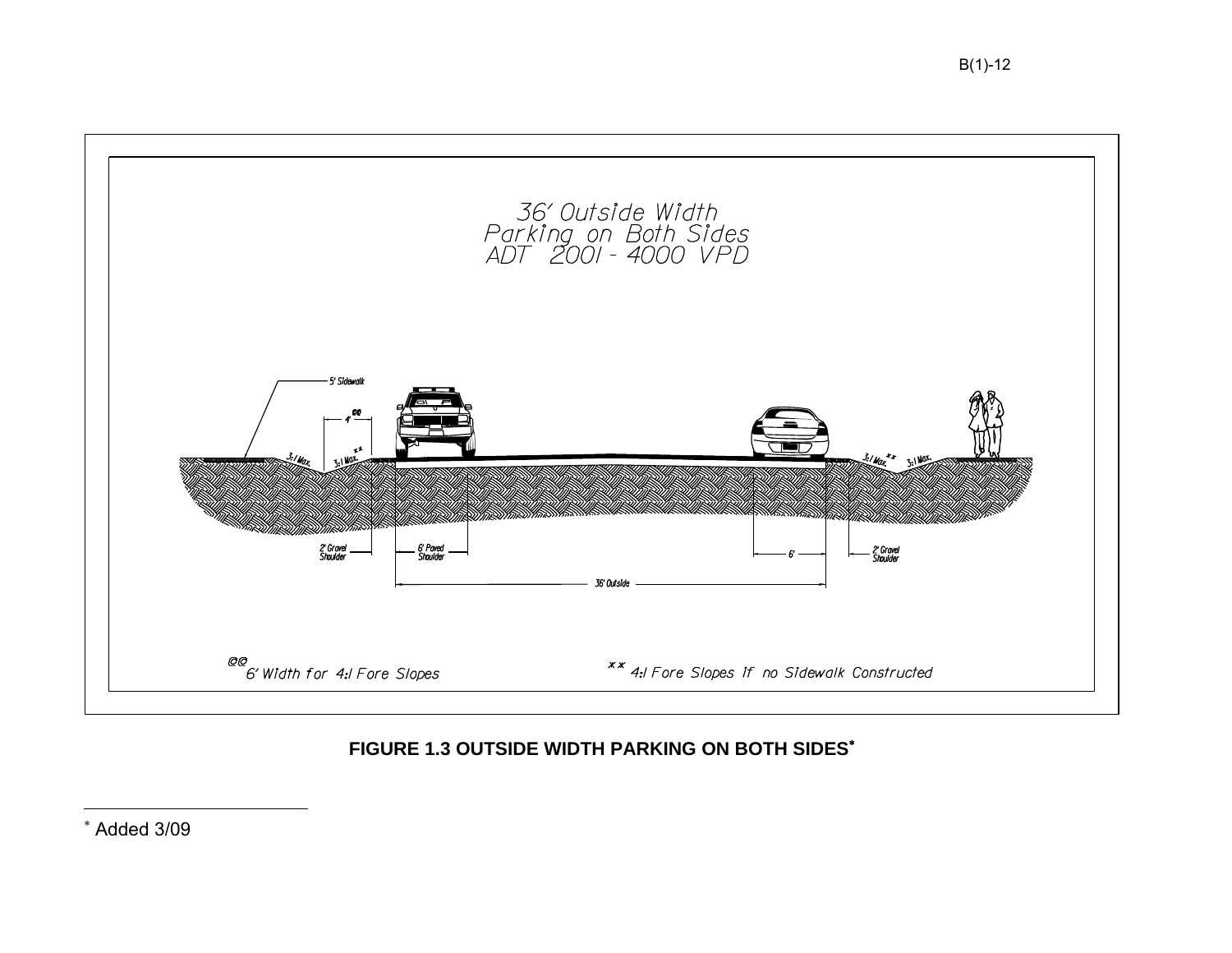

FIGURE 1.4 - 24' CURB TO CURB NO PARKING / PARKING ON ONE SIDE\*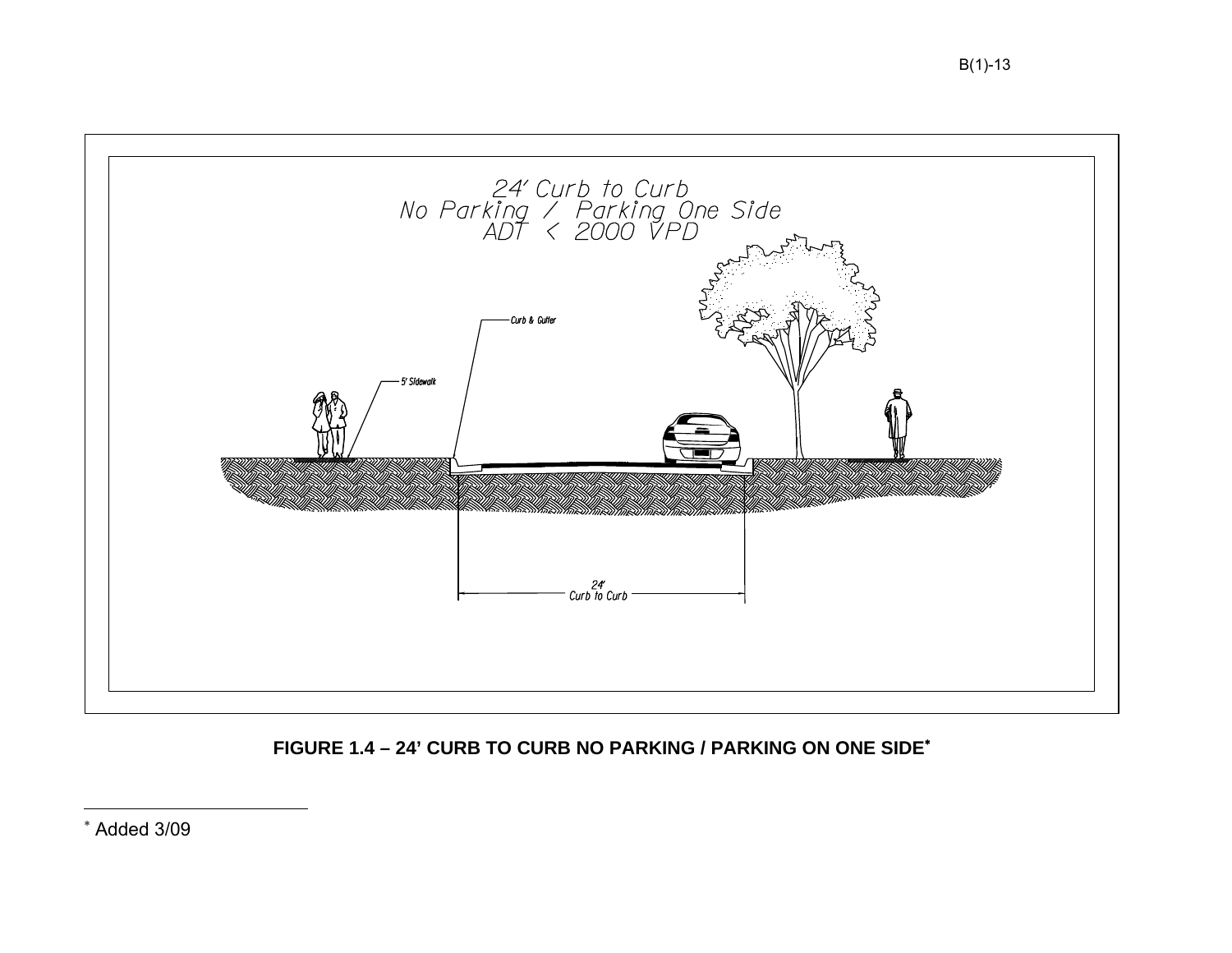

FIGURE 1.5 - 29' CURB TO CURB PARKING ON BOTH SIDES\*